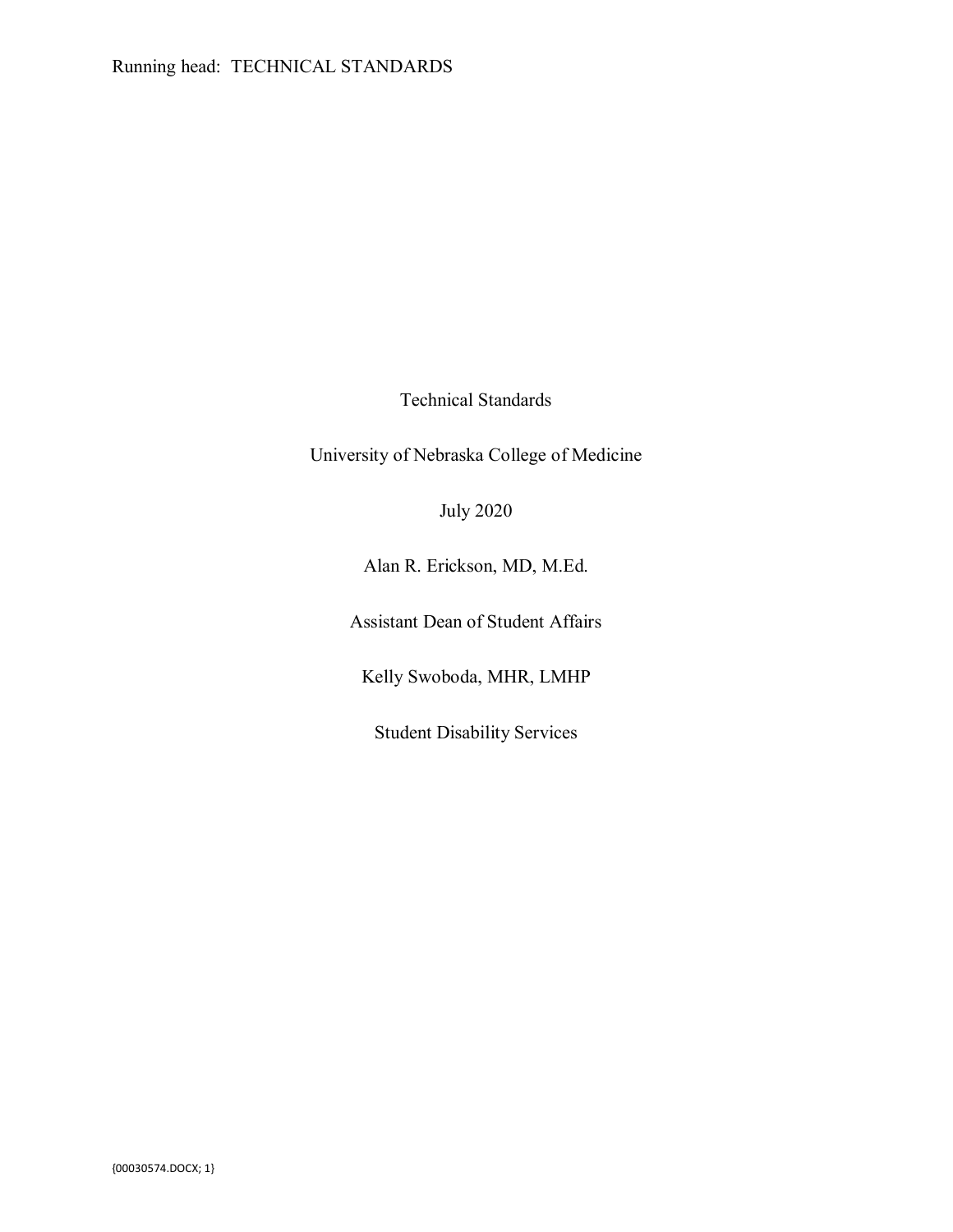#### Technical Standards

## **Introduction**

The University of Nebraska Medical College (UNMC) offers an undifferentiated MD degree, affirming the importance of general knowledge and skills to function in a broad variety of clinical situations. Technical standards (TS) are criteria that have many important uses and functions. Health sciences programs use TS to assess the nonacademic qualifications of applicants and matriculating students. Additionally, TS are required for the accreditation of U.S. medical schools by the Liaison Committee on Medical Education (LCME). TS contain the essential abilities and characteristics required of all students for the completion of the MD degree. UNMC is committed to diversity and to attracting and educating students who will make the population of health care workers reflective of regional and national populations. A student may satisfy the TS with or without the use of accommodations. Students needing accommodations are not treated differently than those without. These standards assure that candidates for admission, promotion, and graduation are able to complete the entire course of study and fully participate in all aspects of medical training while matriculating at UNMC. These standards will apply to all applicants and matriculated students irrespective of their chosen career in the medical field. However, these standards do not apply to residency choices, residency applications, or residency selections, nor do they guarantee a successful residency match. Additionally, these standards do not apply to off-campus clerkships, electives, or activities that are not a part of the medical school curriculum.

## **Technical Standards Defined**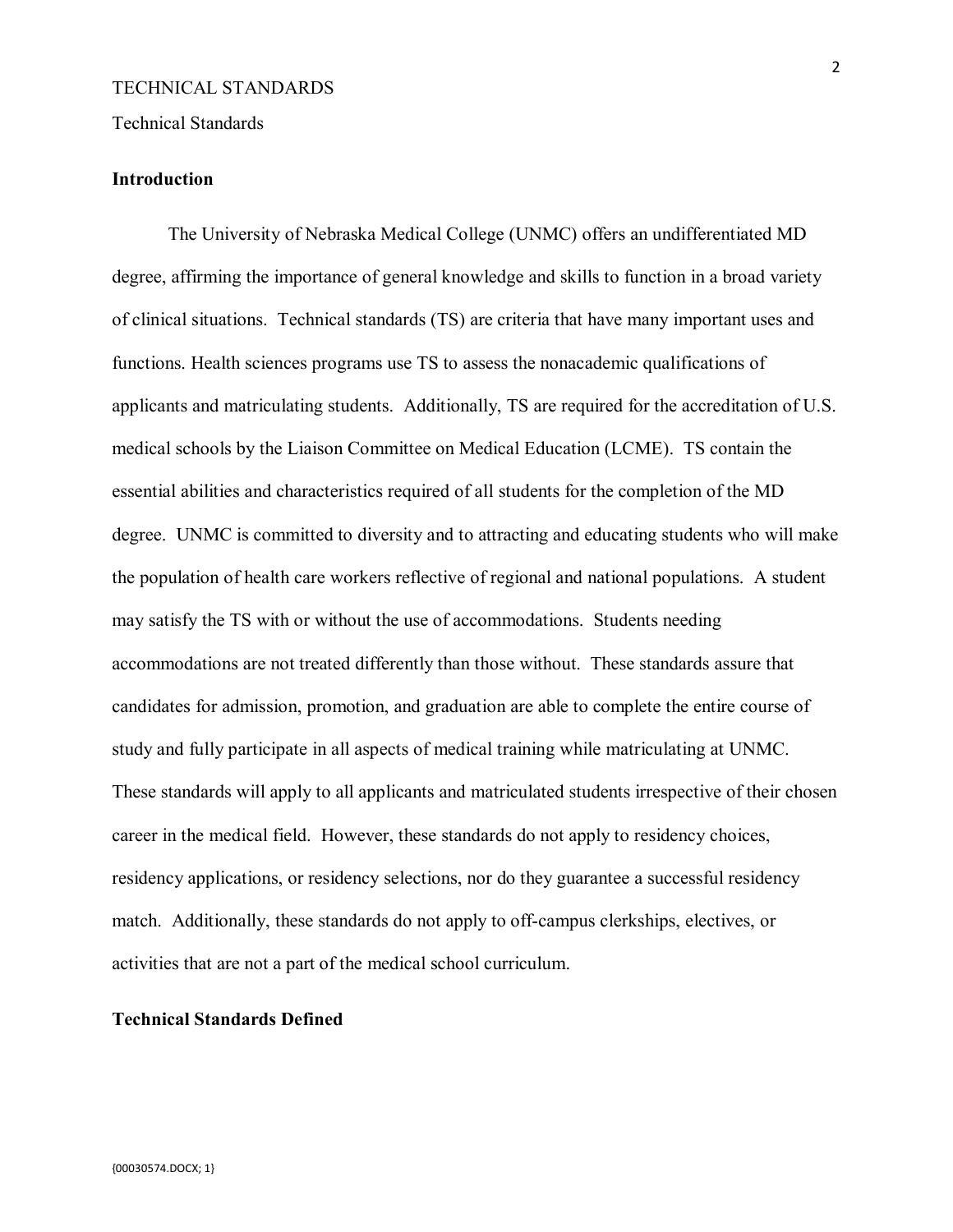Subject to the information below regarding reasonable accommodations, the following abilities and characteristics are defined as TS and are requirements for admission, retention, promotion, and graduation:

- Observational Skills
	- o Candidates for admission and matriculating students must be able to acquire and synthesize information in both the basic and clinical science experiences of the curriculum. This acquisition of information necessitates the functional use of visual, auditory, and somatic sensation or functional equivalent. In any case where a candidate's ability to observe or acquire information through these sensory modalities is compromised, the candidate must demonstrate alternative means and/or abilities to acquire essential observational information. All students must have the ability to:
		- Acquire information from demonstrations (e.g. cadaver dissection, microscopic and macroscopic analysis along with surgical and pathological specimen identification).
		- Accurately observe and interview a patient to acquire relevant health, medical, and social information.
		- Accurately review written documents and all forms of digital and computerized medical record information.
		- Interpret radiographic and digital images to include physiological data (e.g. ECG, rhythm strips, and birth monitoring information).
- Communication Skills
	- o Candidates for admission and matriculating students must possess: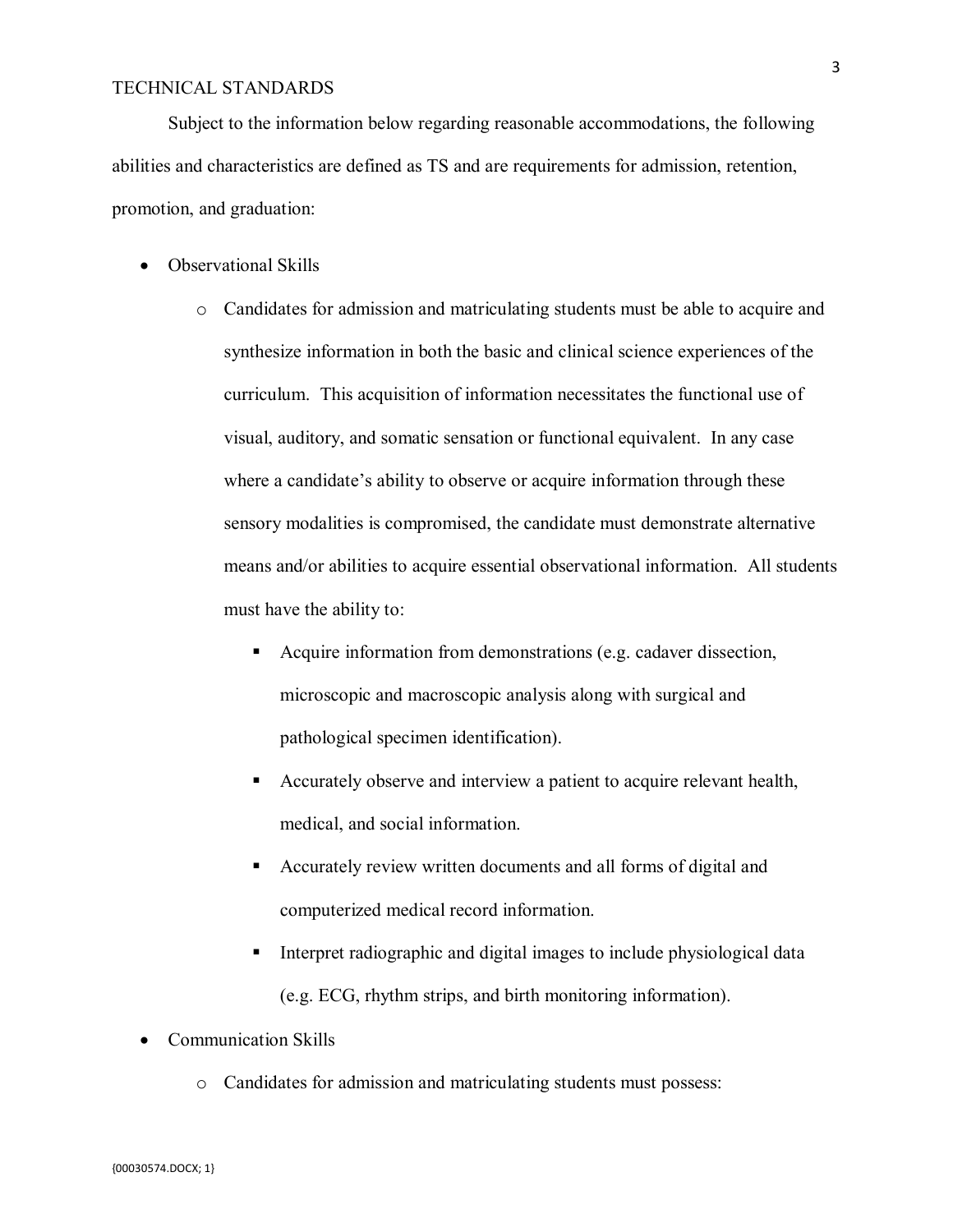- **•** Proficiency in the English language including the ability to effectively communicate in both oral and written forms with patients, caregivers, families, and all members of the health care team.
- The ability to receive both verbal and non-verbal communications.
- Motor Skills
	- o Candidates for admission and matriculating students must possess:
		- Motor skills necessary to complete integral components of the basic science curriculum (e.g. gross anatomy dissection) and integral components of the clinical curriculum (e.g. complete and interpret physical examinations, participate in surgical procedures, provide and/or direct emergency care for a patient, and provide and/or direct the provision of emergency treatment for a patient).
			- These skills include both gross and fine muscular movements, equilibrium, and a functional use of the sense of touch. In any case where a candidate's ability to complete and interpret physical findings because of motor skills is compromised, the candidate must demonstrate alternative means and/or abilities to retrieve these physical findings.
- Intellectual-Conceptual Skills
	- o Candidates for admission and matriculating students must exhibit:
		- The requisite intellectual and conceptual skills to effectively interpret, assimilate, and understand complex information required to complete our medical curriculum.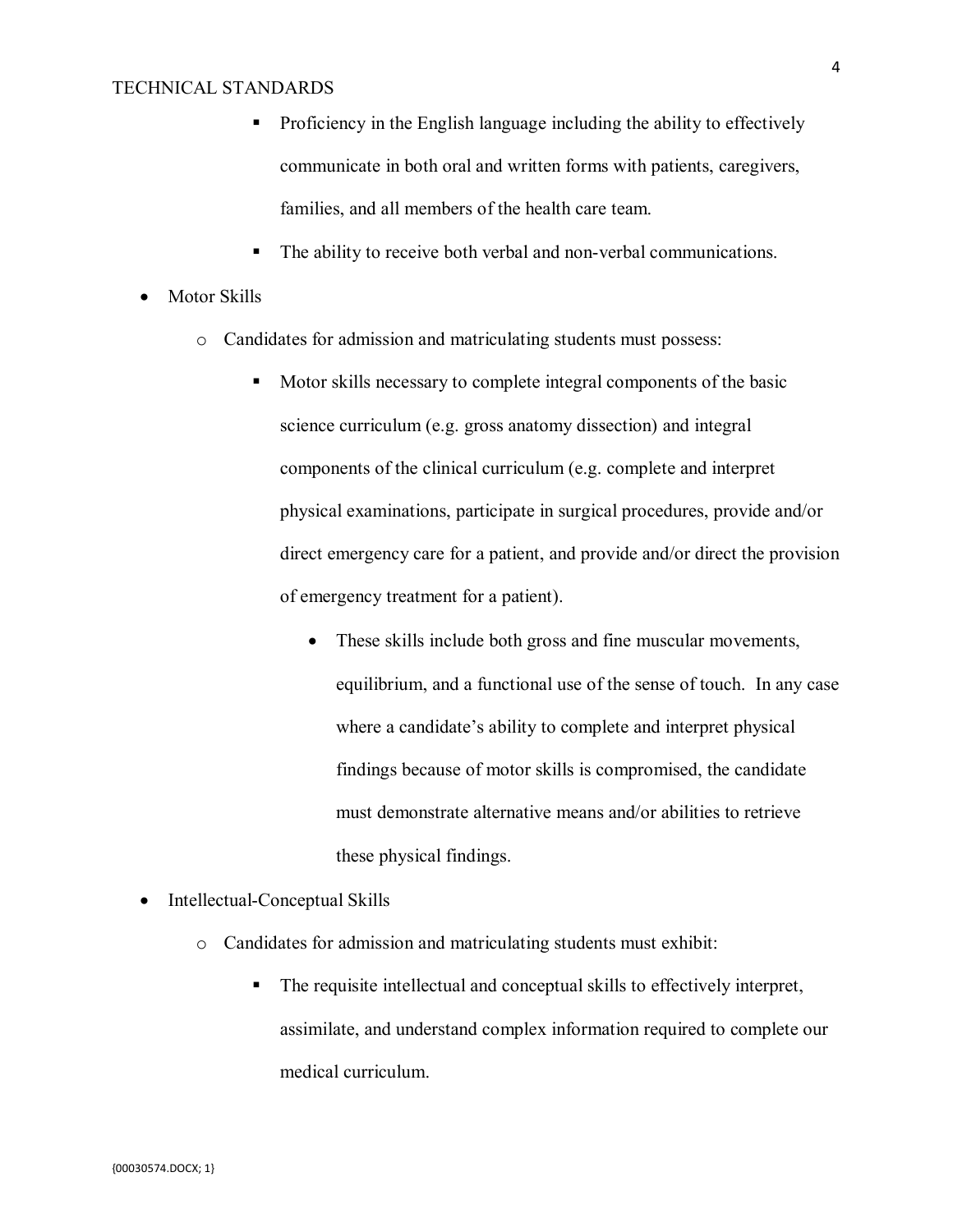- The ability to effectively participate in classroom, small group, and collaborative learning environments in both the basic science and clinical portions of the curriculum, along with patient care environments.
- The ability to participate in learning through computer based and simulation formats.
- Cognitive Skills
	- o Candidates for admission and matriculating students must exhibit problem solving skills by exhibiting:
		- The ability to collect, memorize, measure, calculate, reason, analyze, integrate and synthesize complex medical information acquired from multiple sources and modalities.
		- The ability to recognize and draw conclusions about three dimensional spatial relationships.
		- The ability to problem solve using these skills in a timely fashion.
- Behavioral Attributes, Social Skills, and Professional Expectations
	- o Candidates for admission and matriculating students are expected to demonstrate the requisite behavioral attributes, social skills, and professional expectations to successfully complete the required medical curriculum. Candidates for admission and matriculating students must possess:
		- The ability to exercise sound judgment in order to provide prompt completion of all duties as outlined in the medical curriculum.
		- The ability to develop mature and effective relationships with patients, caregivers, and members of the health care team.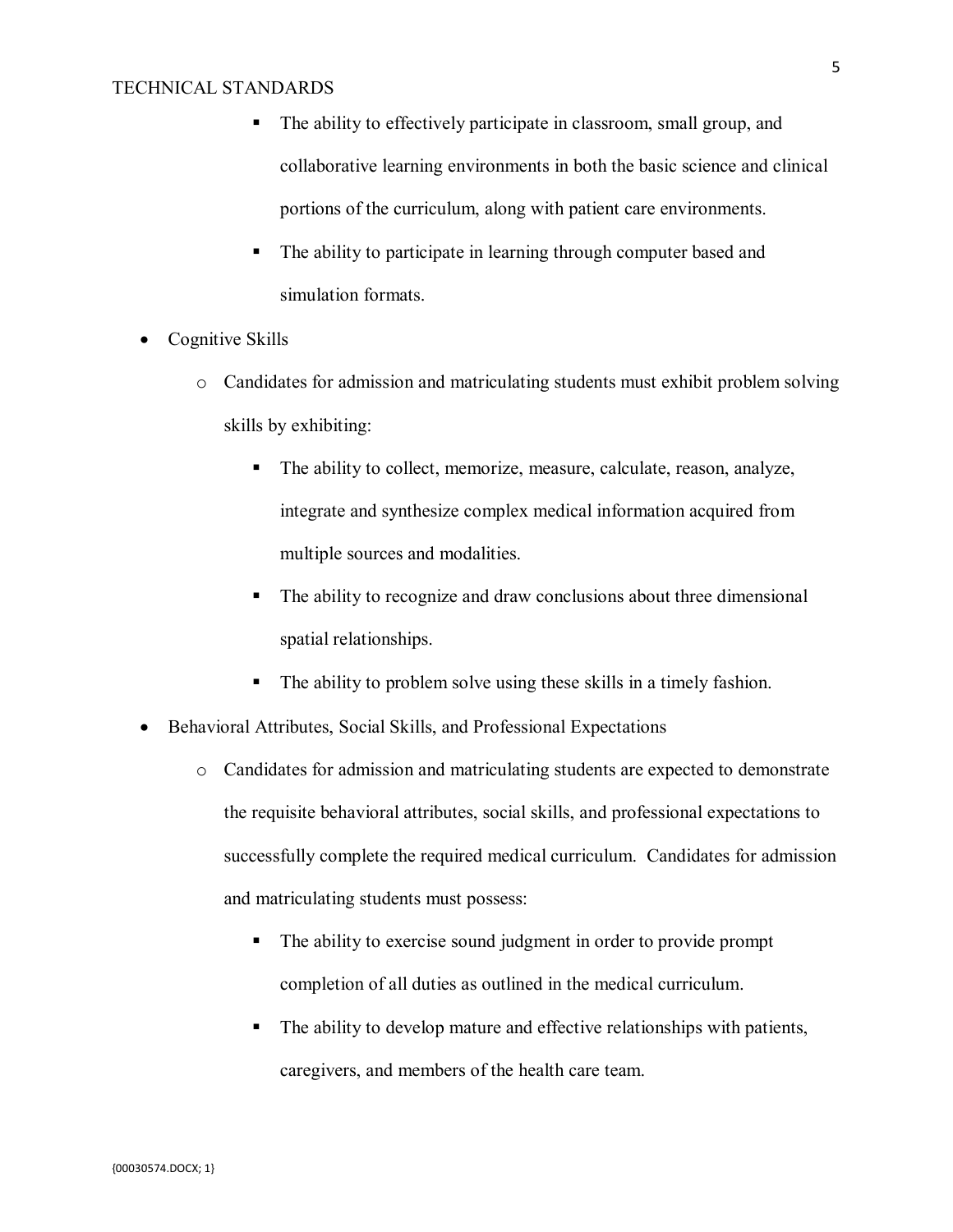- The ability to handle the stressors of heavy workloads and uncertainties inherent in providing medical care.
- The ability to effectively adapt to changing educational and clinical environments.
- A respectful and effective demeanor toward all individuals. This expectation is regardless of race, color, ethnicity, national origin, sex, pregnancy, sexual orientation, gender identity, religion, disability, age, genetic information, veteran status, marital status, and/or political affiliation, though this list is not meant to be comprehensive.

## **Requests for Reasonable Accommodations**

UNMC is committed to diversity and to attracting and educating students who will make the population of health care workers reflective of regional and national populations. In addition, UNMC complies with all applicable laws, including the Americans with Disabilities Act (ADA) and the Rehabilitation Act of 1973.

It is the responsibility of candidates and current students who have questions regarding the TS or who believe they may need reasonable accommodations in order to meet the TS to contact Student Disability Services at the University of Nebraska Medical Center. Candidates and current students with disabilities requiring reasonable accommodation are encouraged to register with student disability services and provide the requisite medical documentation so that their request for accommodation can be properly assessed. All students are subject to the same published curricular standards, irrespective of accommodations, and no student will be assumed to have a disability. Accommodations will not be applied retroactively, and a disability-related explanation will not excuse a poor academic performance or unacceptable behavior.